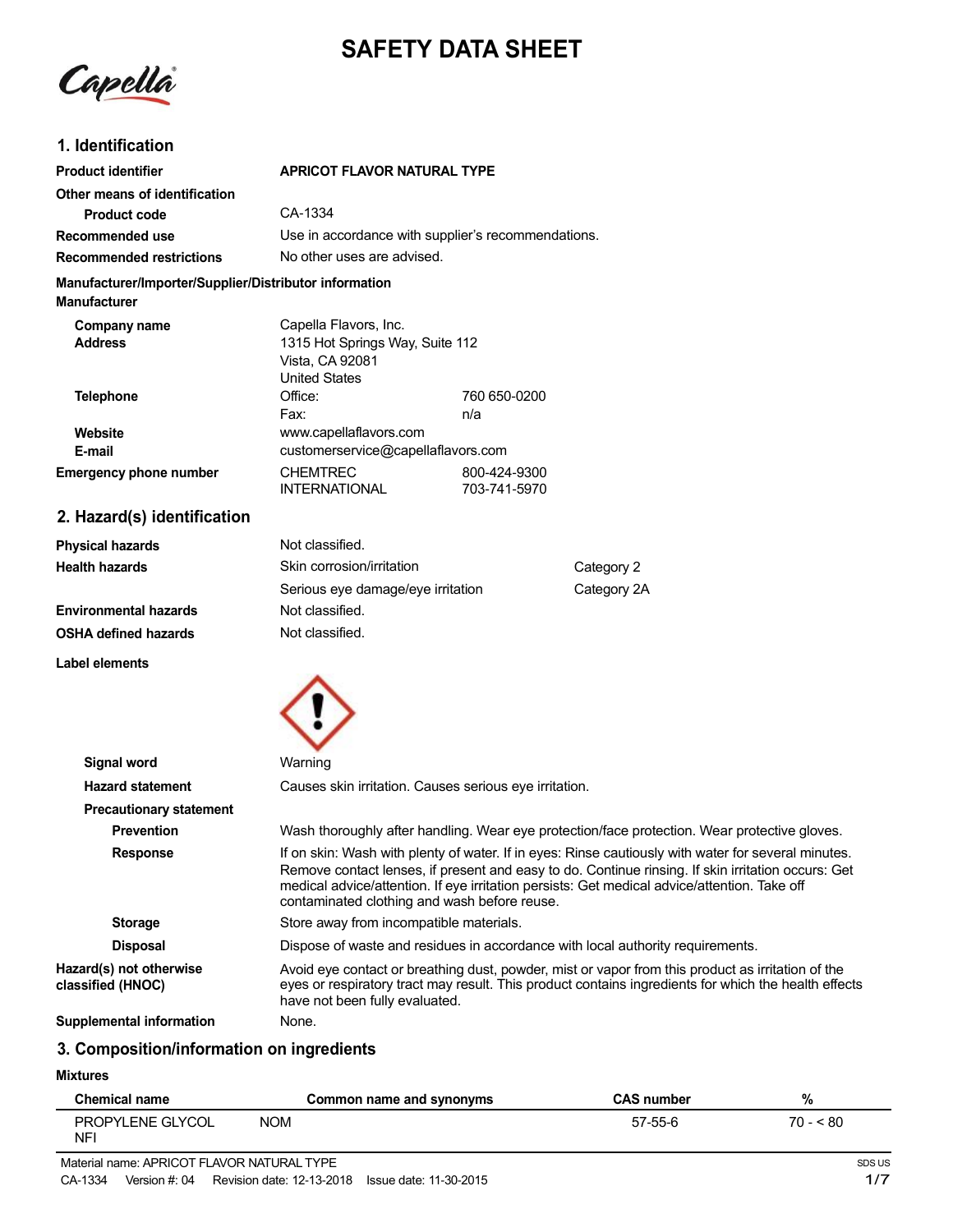| <b>Chemical name</b>                                                         | Common name and synonyms                                                                                                                                                                               | <b>CAS number</b> | $\%$       |
|------------------------------------------------------------------------------|--------------------------------------------------------------------------------------------------------------------------------------------------------------------------------------------------------|-------------------|------------|
| <b>ACETIC ACID NAT</b>                                                       | #1020<br><b>NOP</b>                                                                                                                                                                                    | 64-19-7           | $1 - 3$    |
| Other components below reportable levels                                     |                                                                                                                                                                                                        |                   | $20 - 530$ |
|                                                                              | *Designates that a specific chemical identity and/or percentage of composition has been withheld as a trade secret.                                                                                    |                   |            |
| 4. First-aid measures                                                        |                                                                                                                                                                                                        |                   |            |
| <b>Inhalation</b>                                                            | Remove victim to fresh air and keep at rest in a position comfortable for breathing. If experiencing<br>respiratory symptoms: Call a POISON CENTER or doctor/physician.                                |                   |            |
| <b>Skin contact</b>                                                          | Remove contaminated clothing. Wash with plenty of soap and water. If skin irritation occurs: Get<br>medical advice/attention. Wash contaminated clothing before reuse.                                 |                   |            |
| Eye contact                                                                  | Immediately flush eyes with plenty of water for at least 15 minutes. Remove contact lenses, if<br>present and easy to do. Continue rinsing. Get medical attention if irritation develops and persists. |                   |            |
| Ingestion                                                                    | Rinse mouth. Get medical attention if symptoms occur.                                                                                                                                                  |                   |            |
| <b>Most important</b><br>symptoms/effects, acute and<br>delayed              | Severe eye irritation. Symptoms may include stinging, tearing, redness, swelling, and blurred<br>vision. Skin irritation. May cause redness and pain.                                                  |                   |            |
| Indication of immediate<br>medical attention and special<br>treatment needed | Provide general supportive measures and treat symptomatically. In case of shortness of breath,<br>give oxygen. Keep victim warm. Keep victim under observation. Symptoms may be delayed.               |                   |            |
| <b>General information</b>                                                   | Ensure that medical personnel are aware of the material(s) involved, and take precautions to<br>protect themselves.                                                                                    |                   |            |
| 5. Fire-fighting measures                                                    |                                                                                                                                                                                                        |                   |            |
| Suitable extinguishing media                                                 | Alcohol resistant foam. Powder. Carbon dioxide (CO2).                                                                                                                                                  |                   |            |
| Unsuitable extinguishing<br>media                                            | Do not use water jet as an extinguisher, as this will spread the fire.                                                                                                                                 |                   |            |
| Specific hazards arising from<br>the chemical                                | During fire, gases hazardous to health may be formed.                                                                                                                                                  |                   |            |
| Special protective equipment<br>and precautions for firefighters             | Self-contained breathing apparatus and full protective clothing must be worn in case of fire.                                                                                                          |                   |            |
| <b>Fire fighting</b><br>equipment/instructions                               | Move containers from fire area if you can do so without risk.                                                                                                                                          |                   |            |
| <b>Specific methods</b>                                                      | Use standard firefighting procedures and consider the hazards of other involved materials.                                                                                                             |                   |            |
| <b>General fire hazards</b>                                                  | No unusual fire or explosion hazards noted.                                                                                                                                                            |                   |            |
| 6. Accidental release measures                                               |                                                                                                                                                                                                        |                   |            |
| Personal precautions,<br>protective equipment and                            | Keep unnecessary personnel away. Keep people away from and upwind of spill/leak. Wear<br>appropriate protective equipment and clothing during clean-up. Avoid inhalation of vapor, fumes,              |                   |            |

Use water spray to reduce vapors or divert vapor cloud drift.

Avoid discharge into drains, water courses or onto the ground.

away from incompatible materials (see Section 10 of the SDS).

personal protective equipment. Observe good industrial hygiene practices.

dust and/or mist from the spilled material. Do not touch damaged containers or spilled material unless wearing appropriate protective clothing. Ensure adequate ventilation. Local authorities should be advised if significant spillages cannot be contained. For personal protection, see section

Large Spills: Stop the flow of material, if this is without risk. Dike the spilled material, where this is possible. Absorb in vermiculite, dry sand or earth and place into containers. Following product

Small Spills: Wipe up with absorbent material (e.g. cloth, fleece). Clean surface thoroughly to

Avoid breathing dust/fume/gas/mist/vapors/spray. Avoid contact with eyes, skin, and clothing. Avoid prolonged exposure. Use only outdoors or in a well-ventilated area. Wear appropriate

Store locked up. Store in original tightly closed container. Store in a well-ventilated place. Store

Never return spills to original containers for re-use. For waste disposal, see section 13 of the SDS.

8 of the SDS.

recovery, flush area with water.

remove residual contamination.

**emergency procedures**

**Methods and materials for containment and cleaning up**

**Environmental precautions 7. Handling and storage Precautions for safe handling**

**Conditions for safe storage, including any incompatibilities**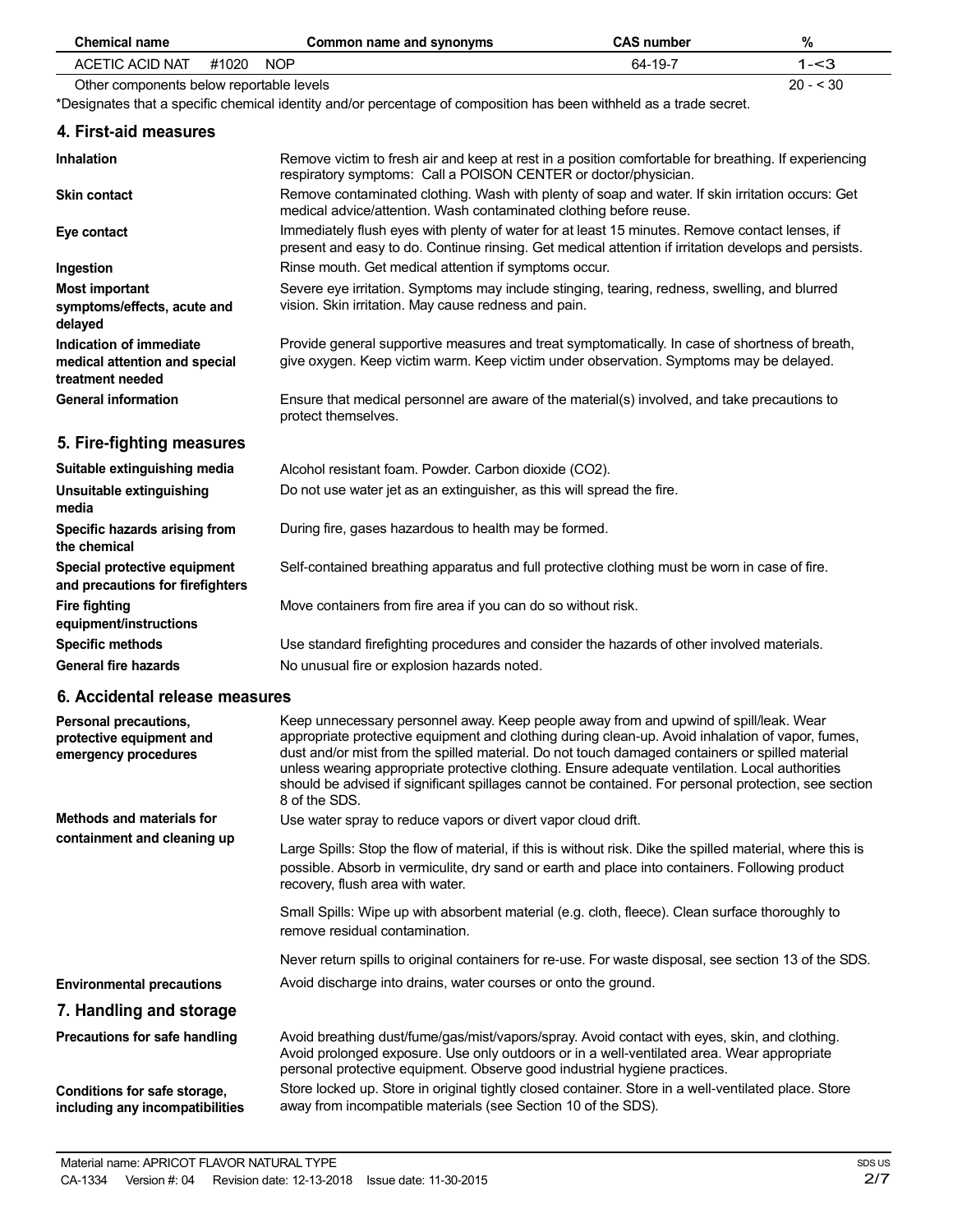### **8. Exposure controls/personal protection**

#### **Occupational exposure limits**

The following constituents are the only constituents of the product which have a PEL, TLV or other recommended exposure limit. At this time, the other constituents have no known exposure limits.

| <b>Components</b>                                    | US. OSHA Table Z-1 Limits for Air Contaminants (29 CFR 1910.1000)<br><b>Type</b>                                                                                                                                                                                                                                                                                                                                                                                                            | Value        |          |
|------------------------------------------------------|---------------------------------------------------------------------------------------------------------------------------------------------------------------------------------------------------------------------------------------------------------------------------------------------------------------------------------------------------------------------------------------------------------------------------------------------------------------------------------------------|--------------|----------|
| <b>ACETIC ACID NAT</b><br>#1020<br>NOP (CAS 64-19-7) | PEL                                                                                                                                                                                                                                                                                                                                                                                                                                                                                         | 25 mg/m3     |          |
|                                                      |                                                                                                                                                                                                                                                                                                                                                                                                                                                                                             | 10 ppm       |          |
| <b>US. ACGIH Threshold Limit Values</b>              |                                                                                                                                                                                                                                                                                                                                                                                                                                                                                             |              |          |
| <b>Components</b>                                    | <b>Type</b>                                                                                                                                                                                                                                                                                                                                                                                                                                                                                 | Value        |          |
| <b>ACETIC ACID NAT</b><br>#1020<br>NOP (CAS 64-19-7) | <b>STEL</b>                                                                                                                                                                                                                                                                                                                                                                                                                                                                                 | 15 ppm       |          |
|                                                      | <b>TWA</b>                                                                                                                                                                                                                                                                                                                                                                                                                                                                                  | 10 ppm       |          |
| US. NIOSH: Pocket Guide to Chemical Hazards          |                                                                                                                                                                                                                                                                                                                                                                                                                                                                                             |              |          |
| <b>Components</b>                                    | <b>Type</b>                                                                                                                                                                                                                                                                                                                                                                                                                                                                                 | <b>Value</b> |          |
| <b>ACETIC ACID NAT</b><br>#1020<br>NOP (CAS 64-19-7) | <b>STEL</b>                                                                                                                                                                                                                                                                                                                                                                                                                                                                                 | 37 mg/m3     |          |
|                                                      |                                                                                                                                                                                                                                                                                                                                                                                                                                                                                             | 15 ppm       |          |
|                                                      | <b>TWA</b>                                                                                                                                                                                                                                                                                                                                                                                                                                                                                  | 25 mg/m3     |          |
|                                                      |                                                                                                                                                                                                                                                                                                                                                                                                                                                                                             | 10 ppm       |          |
|                                                      | US. Workplace Environmental Exposure Level (WEEL) Guides                                                                                                                                                                                                                                                                                                                                                                                                                                    |              |          |
| <b>Components</b>                                    | <b>Type</b>                                                                                                                                                                                                                                                                                                                                                                                                                                                                                 | <b>Value</b> | Form     |
| PROPYLENE GLYCOL<br>NOM NFI (CAS 57-55-6)            | <b>TWA</b>                                                                                                                                                                                                                                                                                                                                                                                                                                                                                  | 10 mg/m3     | Aerosol. |
| <b>Biological limit values</b>                       | No biological exposure limits noted for the ingredient(s).                                                                                                                                                                                                                                                                                                                                                                                                                                  |              |          |
| Appropriate engineering<br>controls                  | Good general ventilation (typically 10 air changes per hour) should be used. Ventilation rates<br>should be matched to conditions. If applicable, use process enclosures, local exhaust ventilation,<br>or other engineering controls to maintain airborne levels below recommended exposure limits. If<br>exposure limits have not been established, maintain airborne levels to an acceptable level. Provide<br>eyewash station. Eye wash fountain and emergency showers are recommended. |              |          |
|                                                      | Individual protection measures, such as personal protective equipment                                                                                                                                                                                                                                                                                                                                                                                                                       |              |          |
| Eye/face protection                                  | Face shield is recommended. Wear safety glasses with side shields (or goggles).                                                                                                                                                                                                                                                                                                                                                                                                             |              |          |
| <b>Skin protection</b>                               |                                                                                                                                                                                                                                                                                                                                                                                                                                                                                             |              |          |
| <b>Hand protection</b>                               | Wear appropriate chemical resistant gloves.                                                                                                                                                                                                                                                                                                                                                                                                                                                 |              |          |
| Other                                                | Wear appropriate chemical resistant clothing. Use of an impervious apron is recommended.                                                                                                                                                                                                                                                                                                                                                                                                    |              |          |
| <b>Respiratory protection</b>                        | In case of insufficient ventilation, wear suitable respiratory equipment.                                                                                                                                                                                                                                                                                                                                                                                                                   |              |          |
| <b>Thermal hazards</b>                               | Wear appropriate thermal protective clothing, when necessary.                                                                                                                                                                                                                                                                                                                                                                                                                               |              |          |
| <b>General hygiene</b><br>considerations             | Always observe good personal hygiene measures, such as washing after handling the material<br>and before eating, drinking, and/or smoking. Routinely wash work clothing and protective<br>equipment to remove contaminants.                                                                                                                                                                                                                                                                 |              |          |
| 9. Physical and chemical properties                  |                                                                                                                                                                                                                                                                                                                                                                                                                                                                                             |              |          |
| Appearance                                           |                                                                                                                                                                                                                                                                                                                                                                                                                                                                                             |              |          |
| <b>Physical state</b>                                | Liquid.                                                                                                                                                                                                                                                                                                                                                                                                                                                                                     |              |          |
| Form                                                 | Liquid.                                                                                                                                                                                                                                                                                                                                                                                                                                                                                     |              |          |
| Color                                                | Not available.                                                                                                                                                                                                                                                                                                                                                                                                                                                                              |              |          |
| Odor                                                 | Not available.                                                                                                                                                                                                                                                                                                                                                                                                                                                                              |              |          |
| <b>Odor threshold</b>                                | Not available.                                                                                                                                                                                                                                                                                                                                                                                                                                                                              |              |          |
| pH                                                   | Not available.                                                                                                                                                                                                                                                                                                                                                                                                                                                                              |              |          |
| Melting point/freezing point                         | -74.2 °F (-59 °C) estimated                                                                                                                                                                                                                                                                                                                                                                                                                                                                 |              |          |
| Initial boiling point and boiling                    | 370.76 °F (188.2 °C) estimated                                                                                                                                                                                                                                                                                                                                                                                                                                                              |              |          |
|                                                      |                                                                                                                                                                                                                                                                                                                                                                                                                                                                                             |              |          |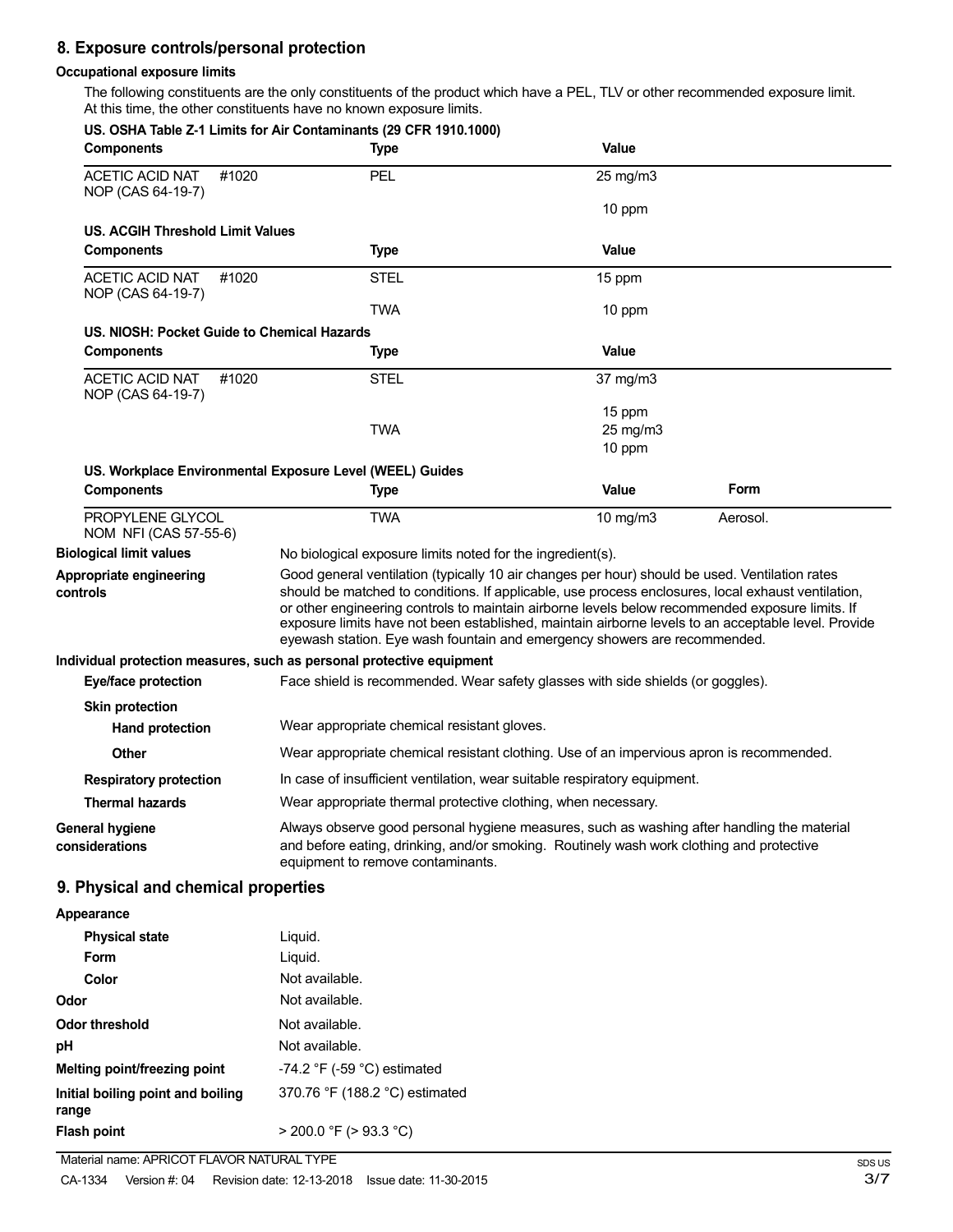|                                                                                             | Not available.                                                                                |
|---------------------------------------------------------------------------------------------|-----------------------------------------------------------------------------------------------|
| <b>Evaporation rate</b>                                                                     | Not applicable.                                                                               |
| Flammability (solid, gas)                                                                   |                                                                                               |
| Upper/lower flammability or explosive limits<br><b>Flammability limit - lower</b><br>$(\%)$ | Not available.                                                                                |
| Flammability limit - upper<br>$(\%)$                                                        | Not available.                                                                                |
| Explosive limit - lower (%)                                                                 | Not available.                                                                                |
| Explosive limit - upper (%)                                                                 | Not available.                                                                                |
| Vapor pressure                                                                              | 0.14 hPa estimated                                                                            |
| Vapor density                                                                               | Not available.                                                                                |
| <b>Relative density</b>                                                                     | Not available.                                                                                |
| Solubility(ies)                                                                             |                                                                                               |
| Solubility (water)                                                                          | Not available.                                                                                |
| <b>Partition coefficient</b><br>(n-octanol/water)                                           | Not available.                                                                                |
| <b>Auto-ignition temperature</b>                                                            | 700 °F (371.11 °C) estimated                                                                  |
| <b>Decomposition temperature</b>                                                            | Not available.                                                                                |
| <b>Viscosity</b>                                                                            | Not available.                                                                                |
| <b>Other information</b>                                                                    |                                                                                               |
| <b>Explosive properties</b>                                                                 | Not explosive.                                                                                |
| <b>Flammability class</b>                                                                   | Combustible IIIB estimated                                                                    |
| <b>Oxidizing properties</b>                                                                 | Not oxidizing.                                                                                |
| <b>Refractive index</b>                                                                     | 1.4019 - 1.4319                                                                               |
| <b>Specific gravity</b>                                                                     | $1.03 - 1.06$                                                                                 |
| 10. Stability and reactivity                                                                |                                                                                               |
| <b>Reactivity</b>                                                                           | The product is stable and non-reactive under normal conditions of use, storage and transport. |
| <b>Chemical stability</b>                                                                   | Material is stable under normal conditions.                                                   |
| <b>Possibility of hazardous</b><br>reactions                                                | No dangerous reaction known under conditions of normal use.                                   |
| <b>Conditions to avoid</b>                                                                  | Avoid temperatures exceeding the flash point. Contact with incompatible materials.            |
| Incompatible materials                                                                      | Strong oxidizing agents.                                                                      |
| <b>Hazardous decomposition</b><br>products                                                  | No hazardous decomposition products are known.                                                |
| 11. Toxicological information                                                               |                                                                                               |
| Information on likely routes of exposure                                                    |                                                                                               |
| <b>Inhalation</b>                                                                           | May cause irritation to the respiratory system. Prolonged inhalation may be harmful.          |
| <b>Skin contact</b>                                                                         | Causes skin irritation.                                                                       |
| Eye contact                                                                                 | Causes serious eye irritation.                                                                |
| Ingestion                                                                                   | Expected to be a low ingestion hazard.                                                        |

**Symptoms related to the physical, chemical and** Severe eye irritation. Symptoms may include stinging, tearing, redness, swelling, and blurred vision. Skin irritation. May cause redness and pain.

**toxicological characteristics Information on toxicological effects**

| <b>Acute toxicity</b>                | Not available.                                            |
|--------------------------------------|-----------------------------------------------------------|
| <b>Skin corrosion/irritation</b>     | Causes skin irritation.                                   |
| Serious eye damage/eye<br>irritation | Causes serious eye irritation.                            |
| Respiratory or skin sensitization    |                                                           |
| <b>Respiratory sensitization</b>     | Not a respiratory sensitizer.                             |
| <b>Skin sensitization</b>            | This product is not expected to cause skin sensitization. |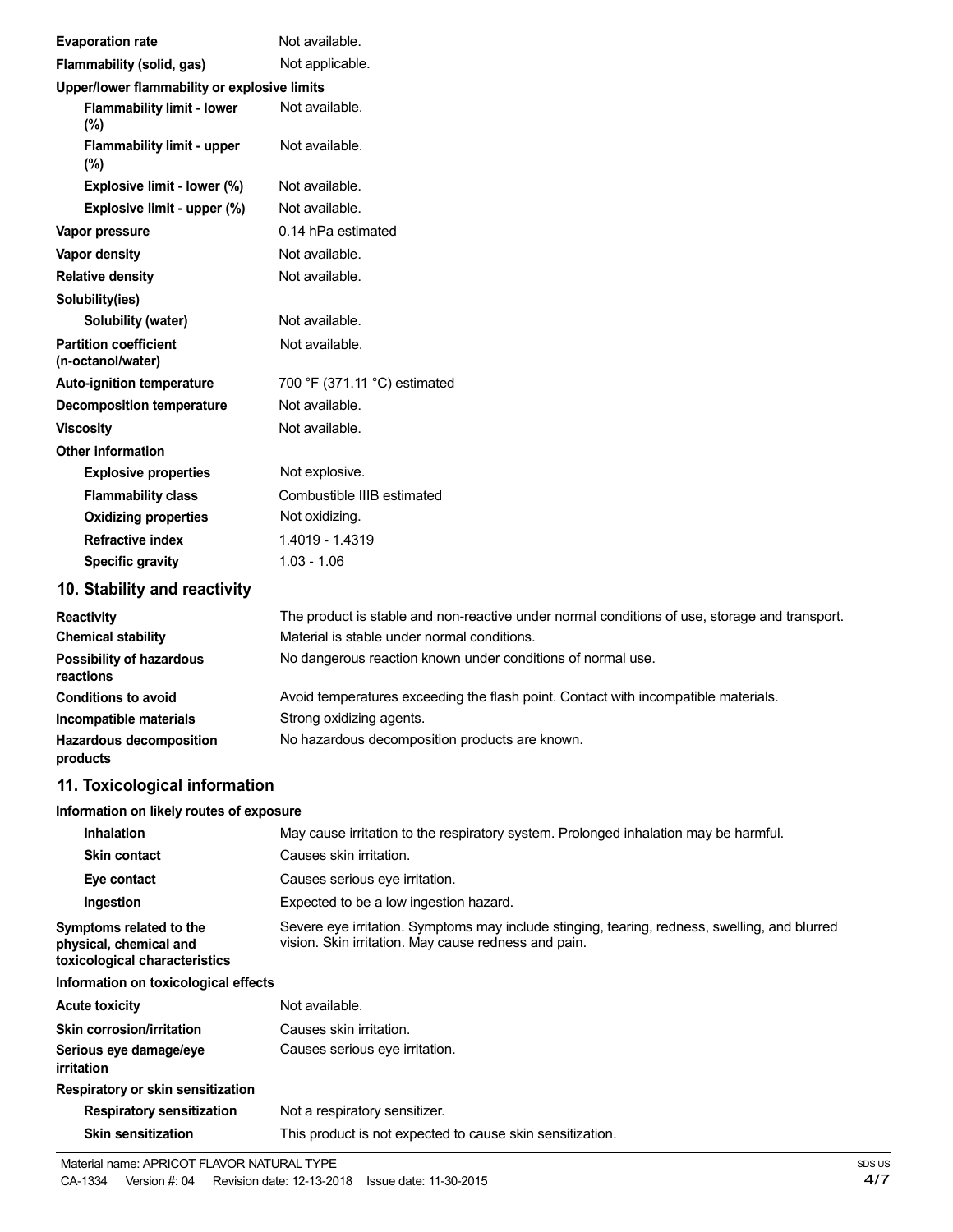| Germ cell mutagenicity                                                                                              | No data available to indicate product or any components present at greater than 0.1% are<br>mutagenic or genotoxic.                                                                                                    |  |  |
|---------------------------------------------------------------------------------------------------------------------|------------------------------------------------------------------------------------------------------------------------------------------------------------------------------------------------------------------------|--|--|
| Carcinogenicity                                                                                                     | Not classifiable as to carcinogenicity to humans.                                                                                                                                                                      |  |  |
| IARC Monographs. Overall Evaluation of Carcinogenicity                                                              |                                                                                                                                                                                                                        |  |  |
| Not listed.                                                                                                         | OSHA Specifically Regulated Substances (29 CFR 1910.1001-1050)                                                                                                                                                         |  |  |
| Not regulated.                                                                                                      | US. National Toxicology Program (NTP) Report on Carcinogens                                                                                                                                                            |  |  |
| Not listed.                                                                                                         |                                                                                                                                                                                                                        |  |  |
| <b>Reproductive toxicity</b><br>Specific target organ toxicity -<br>single exposure                                 | This product is not expected to cause reproductive or developmental effects.<br>Not classified.                                                                                                                        |  |  |
| Specific target organ toxicity -<br>repeated exposure                                                               | Not classified.                                                                                                                                                                                                        |  |  |
| <b>Aspiration hazard</b>                                                                                            | Not an aspiration hazard.                                                                                                                                                                                              |  |  |
| <b>Chronic effects</b>                                                                                              | Prolonged inhalation may be harmful.                                                                                                                                                                                   |  |  |
| 12. Ecological information                                                                                          |                                                                                                                                                                                                                        |  |  |
| <b>Ecotoxicity</b>                                                                                                  | The product is not classified as environmentally hazardous. However, this does not exclude the<br>possibility that large or frequent spills can have a harmful or damaging effect on the environment.                  |  |  |
| Persistence and degradability<br><b>Bioaccumulative potential</b>                                                   |                                                                                                                                                                                                                        |  |  |
| Partition coefficient n-octanol / water (log Kow)<br>ACETIC ACID NAT<br>#1020<br>PROPYLENE GLYCOL                   | <b>NOP</b><br>$-0.17$<br>$-0.92$<br>NOM NFI                                                                                                                                                                            |  |  |
| <b>Mobility in soil</b>                                                                                             | No data available.                                                                                                                                                                                                     |  |  |
| Other adverse effects                                                                                               | No other adverse environmental effects (e.g. ozone depletion, photochemical ozone creation<br>potential, endocrine disruption, global warming potential) are expected from this component.                             |  |  |
| 13. Disposal considerations                                                                                         |                                                                                                                                                                                                                        |  |  |
| <b>Disposal instructions</b>                                                                                        | Collect and reclaim or dispose in sealed containers at licensed waste disposal site. Dispose of<br>contents/container in accordance with local/regional/national/international regulations.                            |  |  |
| <b>Local disposal regulations</b>                                                                                   | Dispose in accordance with all applicable regulations.                                                                                                                                                                 |  |  |
| Hazardous waste code                                                                                                | The waste code should be assigned in discussion between the user, the producer and the waste<br>disposal company.                                                                                                      |  |  |
| Waste from residues / unused<br>products                                                                            | Dispose of in accordance with local regulations. Empty containers or liners may retain some<br>product residues. This material and its container must be disposed of in a safe manner (see:<br>Disposal instructions). |  |  |
| <b>Contaminated packaging</b>                                                                                       | Since emptied containers may retain product residue, follow label warnings even after container is<br>emptied. Empty containers should be taken to an approved waste handling site for recycling or<br>disposal.       |  |  |
| 14. Transport information<br><b>DOT</b>                                                                             |                                                                                                                                                                                                                        |  |  |
| Not regulated as dangerous goods.                                                                                   |                                                                                                                                                                                                                        |  |  |
| <b>IATA</b>                                                                                                         |                                                                                                                                                                                                                        |  |  |
| Not regulated as dangerous goods.                                                                                   |                                                                                                                                                                                                                        |  |  |
| <b>IMDG</b>                                                                                                         |                                                                                                                                                                                                                        |  |  |
| Not regulated as dangerous goods.<br>Transport in bulk according to<br>Annex II of MARPOL 73/78 and<br>the IBC Code | Not established.                                                                                                                                                                                                       |  |  |
| 15. Regulatory information                                                                                          |                                                                                                                                                                                                                        |  |  |
| <b>US federal regulations</b>                                                                                       | This product is a "Hazardous Chemical" as defined by the OSHA Hazard Communication<br>Standard, 29 CFR 1910.1200.                                                                                                      |  |  |
| Not regulated.                                                                                                      | TSCA Section 12(b) Export Notification (40 CFR 707, Subpt. D)                                                                                                                                                          |  |  |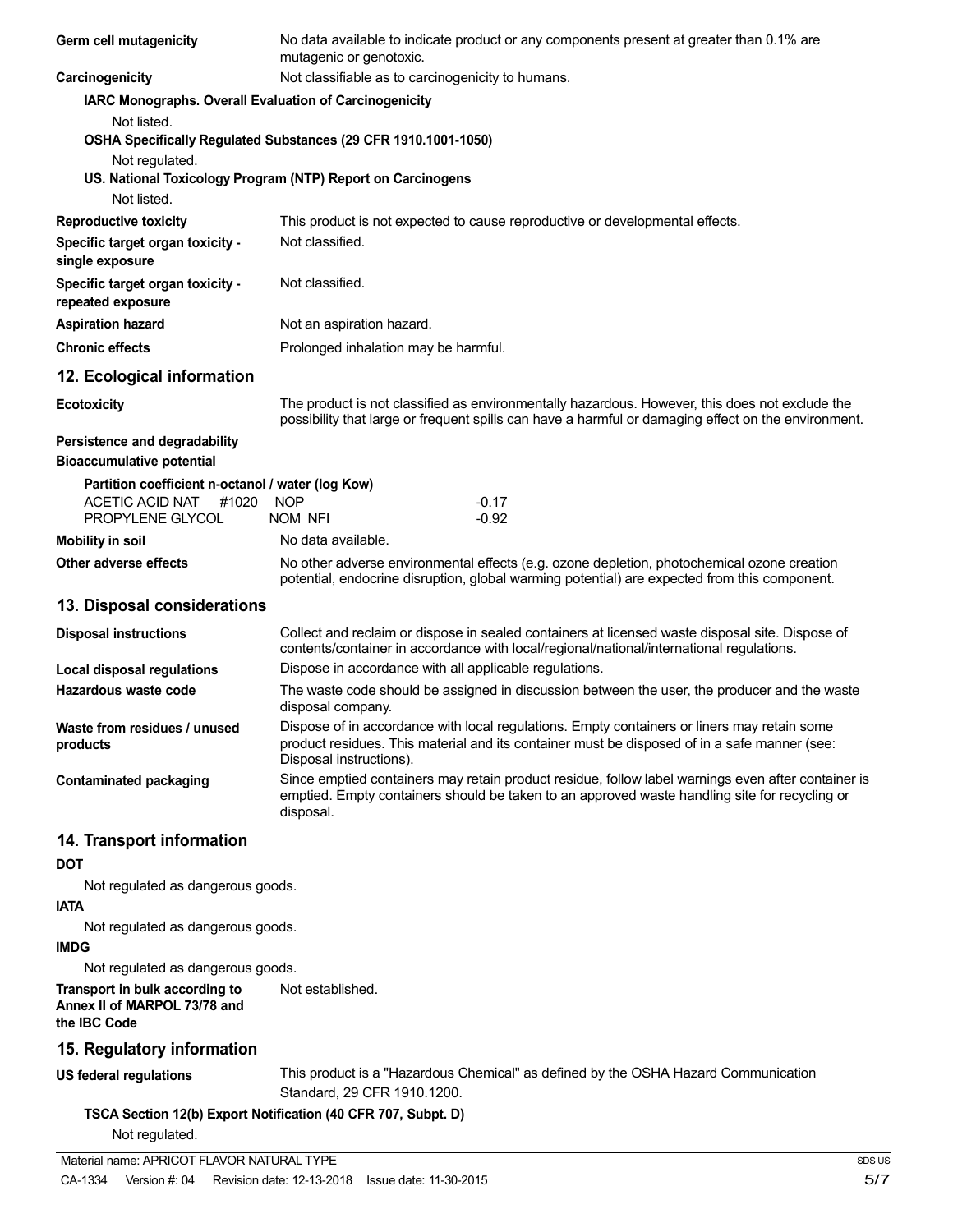| <b>CERCLA Hazardous Substance List (40 CFR 302.4)</b>                                              |                                                                                                                     |                                                                                                                                                                                                                                                                                            |                        |
|----------------------------------------------------------------------------------------------------|---------------------------------------------------------------------------------------------------------------------|--------------------------------------------------------------------------------------------------------------------------------------------------------------------------------------------------------------------------------------------------------------------------------------------|------------------------|
| ACETIC ACID NAT                                                                                    | #1020 NOP (CAS 64-19-7)                                                                                             | Listed.                                                                                                                                                                                                                                                                                    |                        |
| SARA 304 Emergency release notification                                                            |                                                                                                                     |                                                                                                                                                                                                                                                                                            |                        |
| Not regulated.                                                                                     |                                                                                                                     |                                                                                                                                                                                                                                                                                            |                        |
| OSHA Specifically Regulated Substances (29 CFR 1910.1001-1050)                                     |                                                                                                                     |                                                                                                                                                                                                                                                                                            |                        |
| Not regulated.                                                                                     |                                                                                                                     |                                                                                                                                                                                                                                                                                            |                        |
| Superfund Amendments and Reauthorization Act of 1986 (SARA)                                        |                                                                                                                     |                                                                                                                                                                                                                                                                                            |                        |
| <b>Hazard categories</b>                                                                           | Immediate Hazard - Yes<br>Delayed Hazard - No<br>Fire Hazard - No<br>Pressure Hazard - No<br>Reactivity Hazard - No |                                                                                                                                                                                                                                                                                            |                        |
| SARA 302 Extremely hazardous substance                                                             |                                                                                                                     |                                                                                                                                                                                                                                                                                            |                        |
| Not listed.                                                                                        |                                                                                                                     |                                                                                                                                                                                                                                                                                            |                        |
| SARA 311/312 Hazardous<br>chemical                                                                 | No                                                                                                                  |                                                                                                                                                                                                                                                                                            |                        |
| SARA 313 (TRI reporting)<br>Not regulated.                                                         |                                                                                                                     |                                                                                                                                                                                                                                                                                            |                        |
| Other federal regulations                                                                          |                                                                                                                     |                                                                                                                                                                                                                                                                                            |                        |
| Clean Air Act (CAA) Section 112 Hazardous Air Pollutants (HAPs) List                               |                                                                                                                     |                                                                                                                                                                                                                                                                                            |                        |
| Not regulated.<br>Clean Air Act (CAA) Section 112(r) Accidental Release Prevention (40 CFR 68.130) |                                                                                                                     |                                                                                                                                                                                                                                                                                            |                        |
| Not regulated.                                                                                     |                                                                                                                     |                                                                                                                                                                                                                                                                                            |                        |
| <b>Safe Drinking Water Act</b><br>(SDWA)                                                           | Not regulated.                                                                                                      |                                                                                                                                                                                                                                                                                            |                        |
|                                                                                                    |                                                                                                                     | FEMA Priority Substances Respiratory Health and Safety in the Flavor Manufacturing Workplace                                                                                                                                                                                               |                        |
| ACETIC ACID NAT                                                                                    | #1020 NOP (CAS 64-19-7)                                                                                             | High priority                                                                                                                                                                                                                                                                              |                        |
| <b>US state regulations</b>                                                                        |                                                                                                                     | California Safe Drinking Water and Toxic Enforcement Act of 1986 (Proposition 65): This material<br>is not known to contain any chemicals currently listed as carcinogens or reproductive toxins.                                                                                          |                        |
| <b>International Inventories</b>                                                                   |                                                                                                                     |                                                                                                                                                                                                                                                                                            |                        |
| Country(s) or region                                                                               | Inventory name                                                                                                      |                                                                                                                                                                                                                                                                                            | On inventory (yes/no)* |
| Australia                                                                                          | Australian Inventory of Chemical Substances (AICS)                                                                  |                                                                                                                                                                                                                                                                                            | Yes                    |
| Canada                                                                                             | Domestic Substances List (DSL)                                                                                      |                                                                                                                                                                                                                                                                                            | Yes                    |
| Canada                                                                                             | Non-Domestic Substances List (NDSL)                                                                                 |                                                                                                                                                                                                                                                                                            | No                     |
| China                                                                                              |                                                                                                                     | Inventory of Existing Chemical Substances in China (IECSC)                                                                                                                                                                                                                                 | Yes                    |
| Europe                                                                                             | Substances (EINECS)                                                                                                 | European Inventory of Existing Commercial Chemical                                                                                                                                                                                                                                         | No.                    |
| Europe                                                                                             |                                                                                                                     | European List of Notified Chemical Substances (ELINCS)                                                                                                                                                                                                                                     | No.                    |
| Japan                                                                                              |                                                                                                                     | Inventory of Existing and New Chemical Substances (ENCS)                                                                                                                                                                                                                                   | No.                    |
| Korea                                                                                              | Existing Chemicals List (ECL)                                                                                       |                                                                                                                                                                                                                                                                                            | No.                    |
| New Zealand                                                                                        | New Zealand Inventory                                                                                               |                                                                                                                                                                                                                                                                                            | No.                    |
| Philippines                                                                                        | (PICCS)                                                                                                             | Philippine Inventory of Chemicals and Chemical Substances                                                                                                                                                                                                                                  | Yes                    |
| United States & Puerto Rico                                                                        | Toxic Substances Control Act (TSCA) Inventory                                                                       |                                                                                                                                                                                                                                                                                            | No.                    |
| country(s).                                                                                        |                                                                                                                     | *A "Yes" indicates that all components of this product comply with the inventory requirements administered by the governing country(s)<br>A "No" indicates that one or more components of the product are not listed or exempt from listing on the inventory administered by the governing |                        |

### **16. Other information, including date of preparation or last revision**

| <b>Issue date</b>    | 11-30-2015 |
|----------------------|------------|
| <b>Revision date</b> | 12-13-2018 |
| Version #            | 04         |